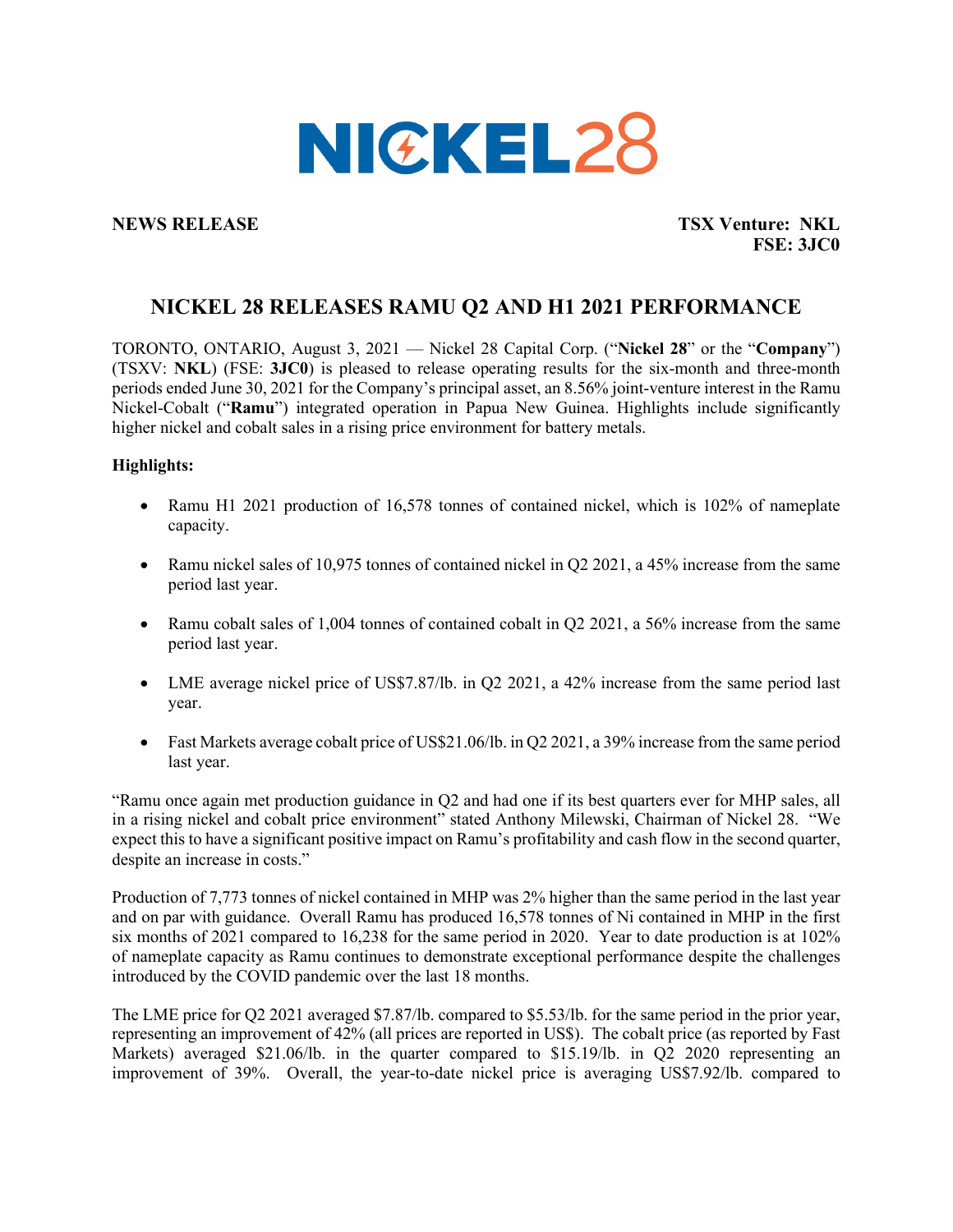US\$5.65/lb. for the same period in 2020 and the cobalt price averaged \$21.38 in H1 2021 compared to \$15.93/lb. for H1 2020.

Actual cash costs for the quarter were \$2.83 per pound of Ni contained in MHP, net of byproduct credits. This increase was primarily related to increased costs for sulphur and labour as a result of the pandemic coupled with planned reduced production in the quarter. Overall, the H1 2021 cash costs were in line with expectations at \$2.13 per pound of nickel, which compares to \$2.11 reported in 2021 for the same period.

Ramu's operating, sales and cash costs for the periods noted are presented below, noting that these figures are unaudited.

|                                                                    | 2020         |                  | 2021         |                  |
|--------------------------------------------------------------------|--------------|------------------|--------------|------------------|
|                                                                    | $\mathbf{Q}$ | <b>Half Year</b> | $\mathbf{Q}$ | <b>Half Year</b> |
| Ore Processed (dry kt)                                             | 814          | 1,734            | 829          | 1,781            |
| MHP Produced (dry tonne)                                           | 18,975       | 40,152           | 20,221       | 43,066           |
| Contained Nickel (tonne)                                           | 7,603        | 16,238           | 7,773        | 16,578           |
| Contained Cobalt (tonne)                                           | 655          | 1,375            | 718          | 1,518            |
| Nickel Capacity Utilization $\frac{6}{6}$ of design <sup>1</sup> ) | 93%          | $100\%$          | 95%          | 102%             |
| MHP Shipped (dry tonne)                                            | 19,024       | 34,145           | 28,042       | 50,690           |
| Contained Nickel (tonne)                                           | 7,555        | 13,663           | 10,975       | 19,719           |
| Contained Cobalt (tonne)                                           | 644          | 1,166            | 1,004        | 1,789            |
| <b>Cash Cost Actual(2)</b>                                         | \$2.18       | \$2.11           | \$2.83       | \$2.13           |

*Note (1) - Ramu design capacity of 32,600 tonne/year contained Ni*

*Note (2) - Actual Cash Cost net of byproduct credit*

A. Nickel 28 has included certain performance measures in this press release that do not have any standardized meaning prescribed by international financial reporting standards (IFRS) including Cash Cost Actual. The presentation of these non-IFRS measures is intended to provide additional information and should not be considered in isolation or as a substitute for measures of performance prepared in accordance with IFRS. Other companies may calculate these non-IFRS measures differently. Note these figures have not been audited and are subject to change.

B. These figures have not been audited and are subject to change. the information presented above has not been audited by the company's independent accountants, should not be considered a substitute for audited financial statements and should not be regarded as a representation by the company as to the actual financial results

## **About Nickel 28**

Nickel 28 Capital Corp. is a nickel-cobalt producer through its 8.56% joint-venture interest in the producing, long-life and world-class Ramu Nickel-Cobalt Operation located in Papua New Guinea. Ramu provides Nickel 28 with significant attributable nickel and cobalt production thereby offering our shareholders direct exposure to two metals which are critical to the adoption of electric vehicles. In addition, Nickel 28 manages a portfolio of 13 nickel and cobalt royalties on development and exploration projects in Canada, Australia and Papua New Guinea.

Investor inquiries can be directed to  $\frac{info(@nickel28.com)}{info(@nickel28.com)}$